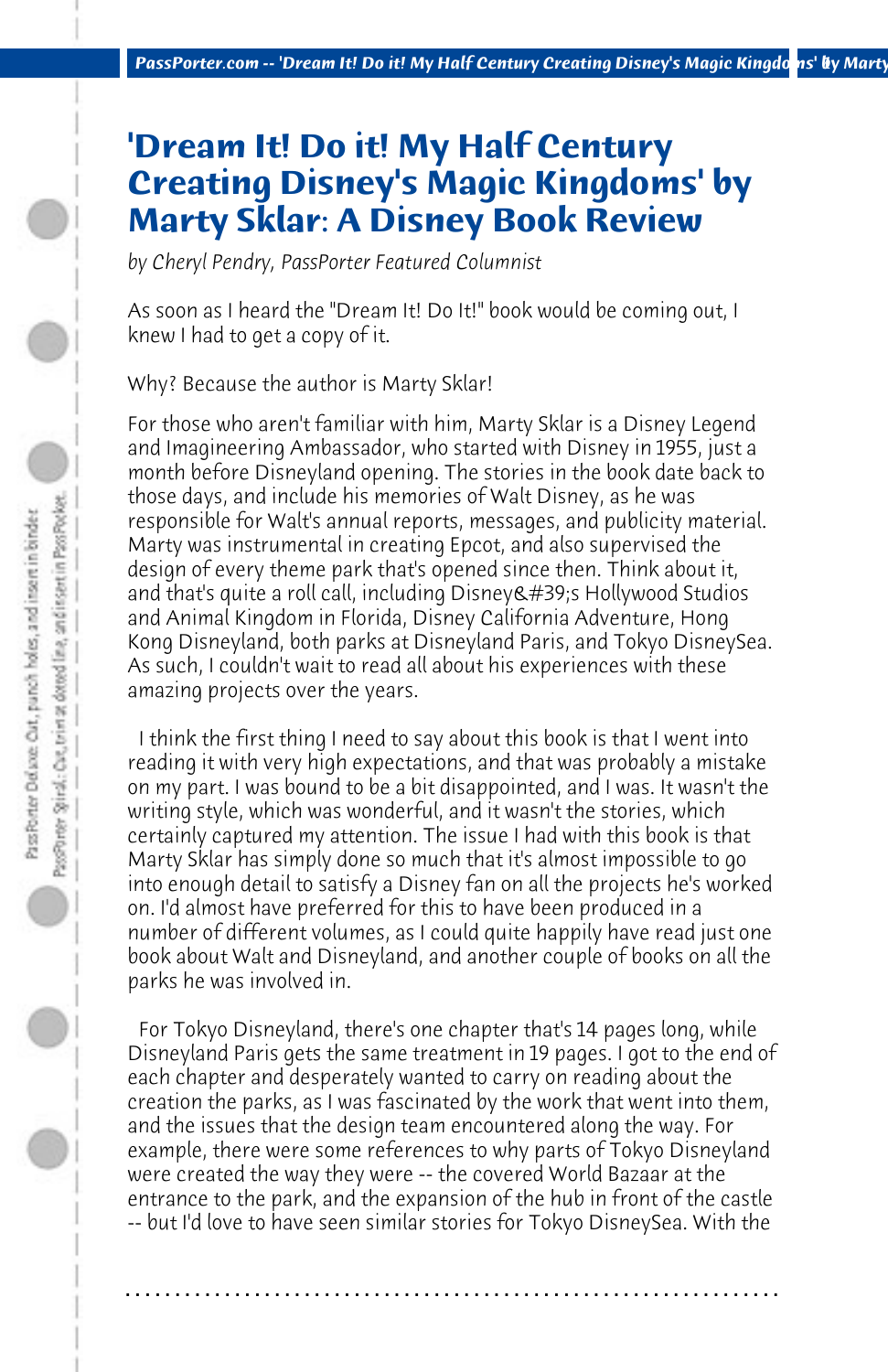Disneyland Paris chapter, I really enjoyed Marty's frank look at the perceived mistakes made with the park, and it was fascinating to read his take on whether they were mistakes or not. It certainly made me think, as I've been a critic of some of those "mistakes."

What this book does really well is lift the lid on the characters behind the Disney name, highlighting the sometimes fractured relationships between those characters. Considering the book is published by Disney, I was concerned when I started reading it that this might be a watered-down, sugary version of events, and I was relieved to see that it wasn't. Marty tells it how it was, particularly with his tales of Michael Eisner. I don't know about you, but I tend to find that people either loved or loathed that former President of the Walt Disney Company, and that generally colors how they talk about him. Marty is completely down the middle when he talks about incidents with Eisner, setting out what happened, and how people felt as a result. By the time you finish the chapter, you're very well aware of Eisner's strengths and weaknesses, and he's very much been portrayed in three dimensions, so you get the feeling that you know Eisner better than before you started reading the book.

 The most detailed part of the book goes all the way back to the days of Walt Disney, and this section was a really satisfying read. Unlike the section on the theme parks, by the time I finished each chapter, I felt the stories told were complete. At times, I could just hear Walt speaking the words on the page. As you read it, you realise how different things were back then. My impression was it felt more like a family than a company. I wanted to find my own personal time machine, and head back to the 1950s and early 1960s to experience that for myself.

 Something else that comes over very strongly in this book is Marty's family. The photos of them were lovely to see. But to be honest, the photos I loved the most in the various spreads were those taken at work. Some of them were staged for the camera, but some aren't, and the way people were captured while they worked is lovely to see. I admit to staring at them for some time, taking in all the detail.

 All in all, Dream It! Do It! was a very enjoyable read, and I would thoroughly recommend it to any Disney fan, as it takes you through decades of Disney history from a first-hand perspective. However, don't expect it to go into the amount of detail that I hoped it would. If you go into it with that expectation, then I think you'll avoid my disappointments. I'd love to see another book from Marty Sklar, one focusing on the development of the theme parks alone, as I'm sure there's plenty more to say about the creation of each of them.

**. . . . . . . . . . . . . . . . . . . . . . . . . . . . . . . . . . . . . . . . . . . . . . . . . . . . . . . . . . . . . . . . . .**